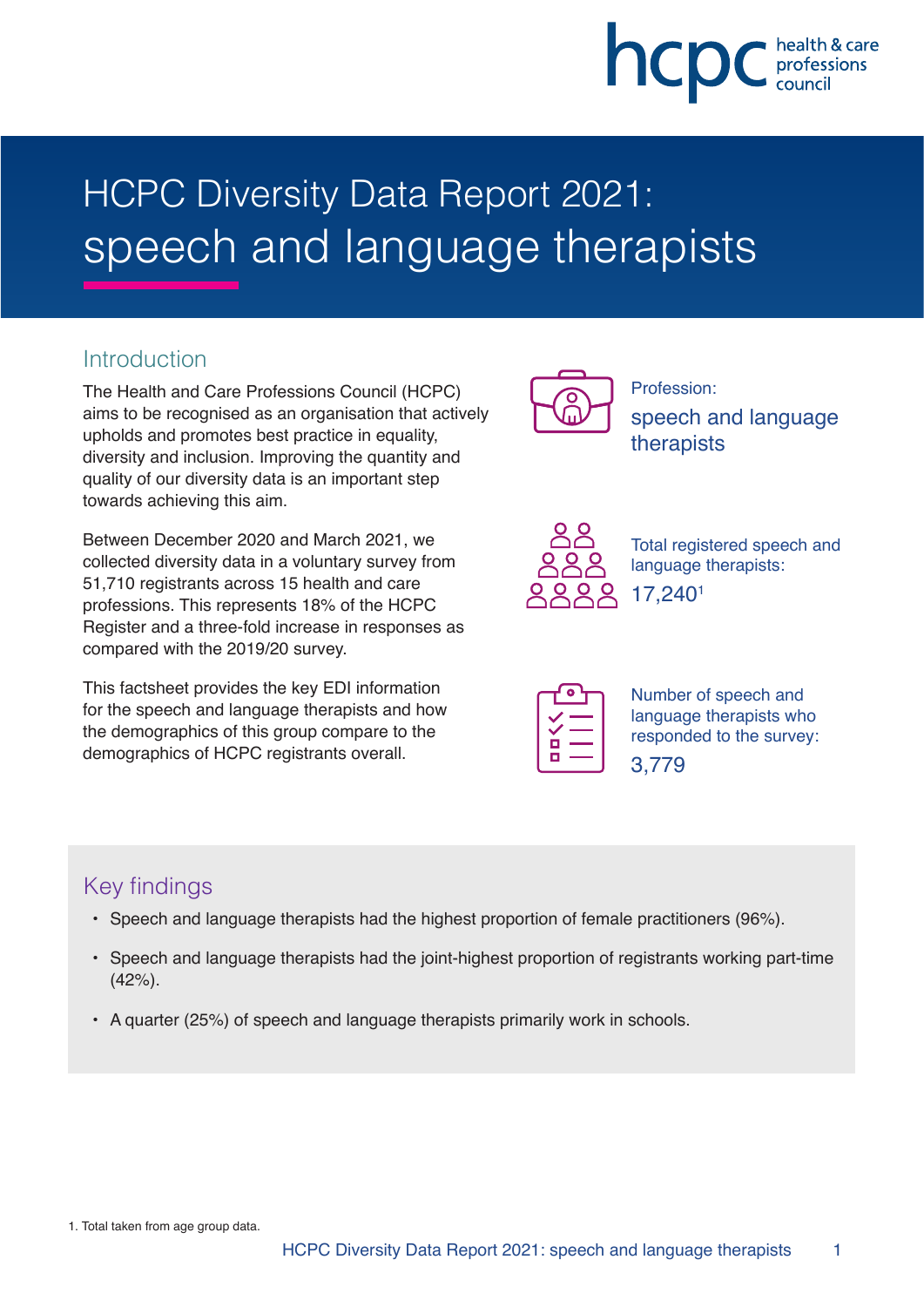# Speech and language therapists - Key findings



Work setting

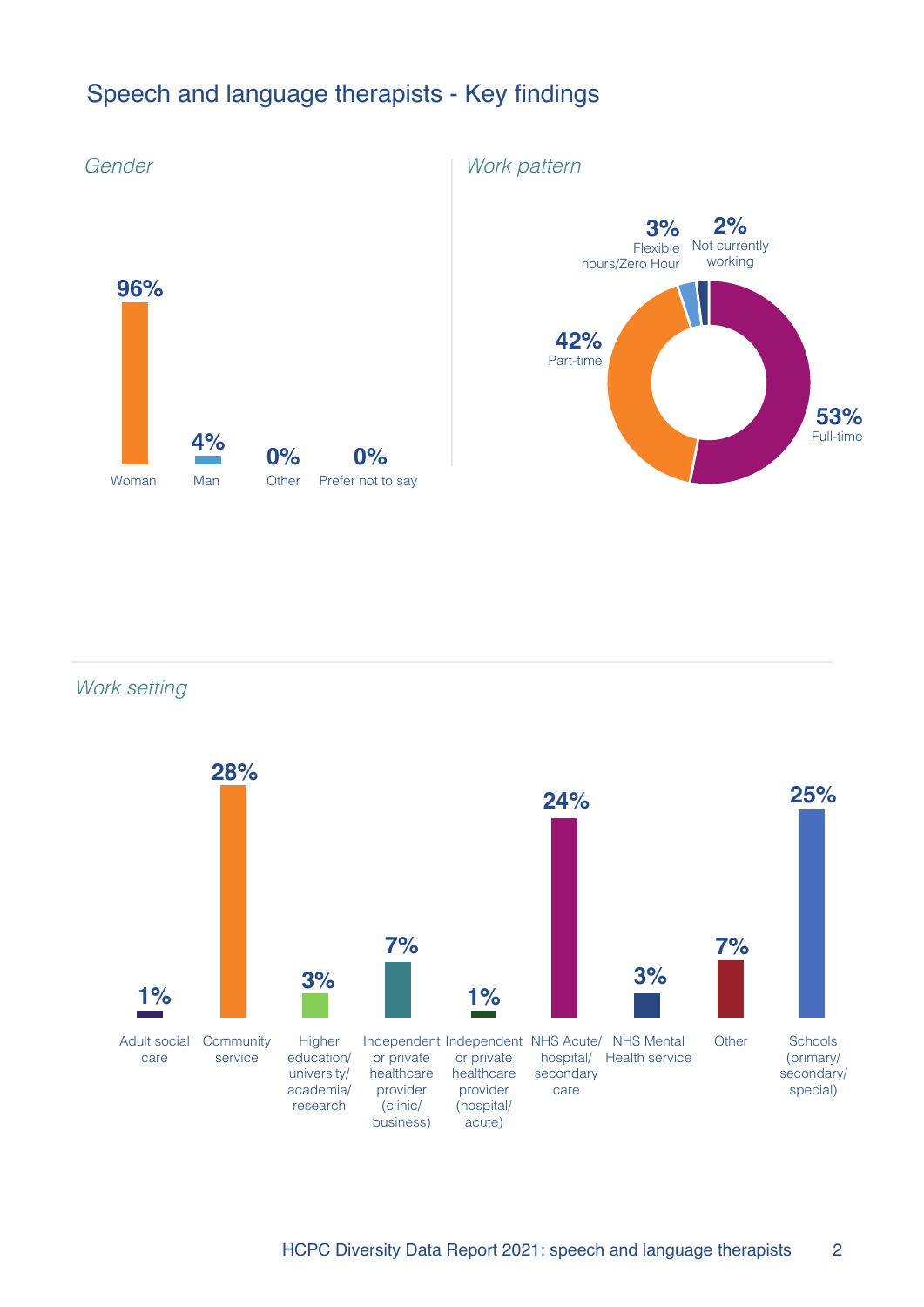#### Gender

Count and proportion of respondents by gender:

|                                   | <b>Woman</b> |               | <b>Man</b>   |                |              | <b>Other</b>  | <b>Prefer not to say</b> |      |
|-----------------------------------|--------------|---------------|--------------|----------------|--------------|---------------|--------------------------|------|
|                                   | <b>Count</b> | $\frac{9}{6}$ | <b>Count</b> | $\%$           | <b>Count</b> | $\frac{9}{6}$ | <b>Count</b>             | $\%$ |
| Speech and<br>language therapists | 3,602        | 96            | 137          | $\overline{4}$ | 9            | 0             |                          | 0    |
| All professions                   | 39,146       | 76            | 12,175       | 24             | 174          | 0             | 226                      | 0    |

Count and proportion of responses to "Do you consider yourself to fall under the protected characteristic of 'pregnancy & maternity', as per the Equality Act 2010?"

|                                      | <b>Yes</b> |      | <b>No</b> |      | <b>Prefer not to say</b> |      |  |
|--------------------------------------|------------|------|-----------|------|--------------------------|------|--|
|                                      | Count      | $\%$ | Count     | $\%$ | Count                    | $\%$ |  |
| Speech and<br>language<br>therapists | 291        | 8    | 3,448     | 92   | 16                       | 0    |  |
| All professions                      | 3,098      | 6    | 48,088    | 93   | 529                      |      |  |

#### **Religion**

Count and proportion of respondents by religion or belief:

|                                      | <b>Buddhist</b> | <b>Christian</b> | <b>Hindu</b> | <b>Jewish</b> | <b>Muslim</b> | <b>No</b><br>religion | <b>Other</b> | <b>Sikh</b> | <b>Spiritual</b> | <b>Prefer</b><br>not to<br>say |
|--------------------------------------|-----------------|------------------|--------------|---------------|---------------|-----------------------|--------------|-------------|------------------|--------------------------------|
| Speech and<br>language<br>therapists | 1%              | 41%              | 1%           | 2%            | 2%            | 44%                   | 2%           | 0%          | 5%               | 3%                             |
| All professions                      | 1%              | 44%              | 2%           | 1%            | 3%            | 39%                   | 3%           | 1%          | 4%               | 3%                             |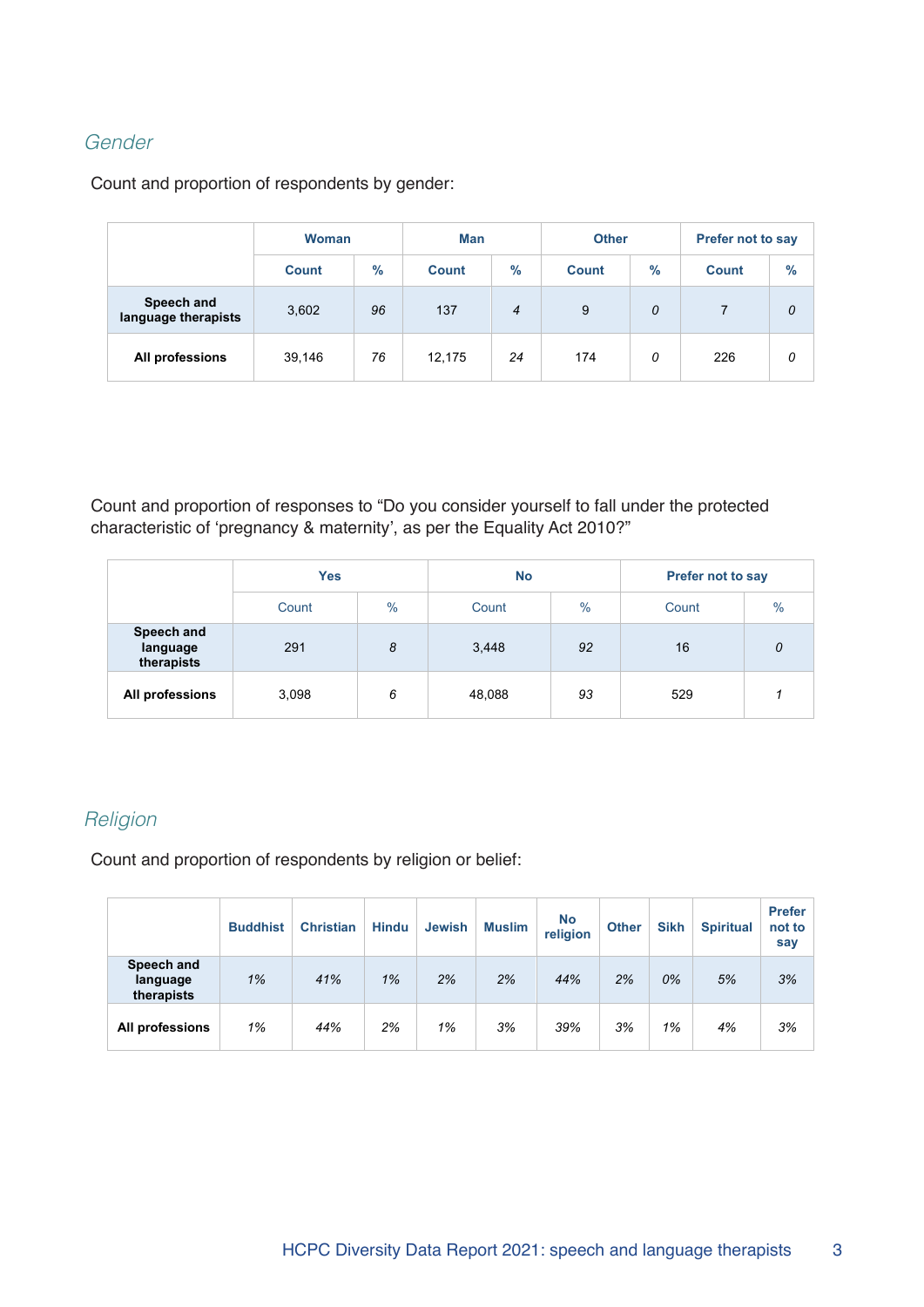#### Sexual orientation

Count and proportion of respondents by sexual orientation:

|                                      | Lesbian, Gay or<br>Queer (LGQ) <sup>2</sup> |               |        | <b>Heterosexual</b> |       |               | <b>Prefer not to say</b> |      |  |
|--------------------------------------|---------------------------------------------|---------------|--------|---------------------|-------|---------------|--------------------------|------|--|
|                                      | Count                                       | $\frac{0}{0}$ | Count  | $\frac{0}{0}$       | Count | $\frac{0}{0}$ | Count                    | $\%$ |  |
| Speech and<br>language<br>therapists | 128                                         | 3             | 3,363  | 90                  | 179   | 5             | 85                       | 2    |  |
| All professions                      | 2,254                                       | 4             | 46,558 | 90                  | 1,804 | 3             | 1.094                    | 2    |  |

#### Caring responsibilities

Count and proportion of respondents by caring responsibility:

|                                      | <b>Yes</b> |               | <b>No</b> |               | <b>Prefer not to say</b> |      |  |
|--------------------------------------|------------|---------------|-----------|---------------|--------------------------|------|--|
|                                      | Count      | $\frac{0}{0}$ | Count     | $\frac{0}{0}$ | Count                    | $\%$ |  |
| Speech and<br>language<br>therapists | 1,401      | 37            | 2,337     | 62            | 17                       | 0    |  |
| All professions                      | 18,351     | 35            | 32,746    | 63            | 617                      |      |  |

#### Country of work

Count and proportion of respondents by country of work:

|                                      | <b>England</b> |               |       | <b>Northern Ireland</b> |       | <b>Scotland</b> |       | <b>Wales</b>   |       | <b>Other</b>   |  |
|--------------------------------------|----------------|---------------|-------|-------------------------|-------|-----------------|-------|----------------|-------|----------------|--|
|                                      | Count          | $\frac{0}{0}$ | Count | $\%$                    | Count | $\%$            | Count | $\%$           | Count | $\frac{0}{0}$  |  |
| Speech and<br>language<br>therapists | 3,144          | 84            | 141   | $\overline{4}$          | 246   | 7               | 149   | $\overline{4}$ | 75    | $\overline{c}$ |  |
| All professions                      | 42.169         | 82            | 1,348 | 3                       | 3,798 | 7               | 2,302 | 4              | 2,093 | 4              |  |

2. The term "LGQ" is used throughout the report to represent the categories: Gay Man, Gay woman/lesbian, Queer, and Prefer to self describe (where gay or queer or lesbian was indicated). This was used to ensure data remain unidentifiable, particularly where small cell counts were noted.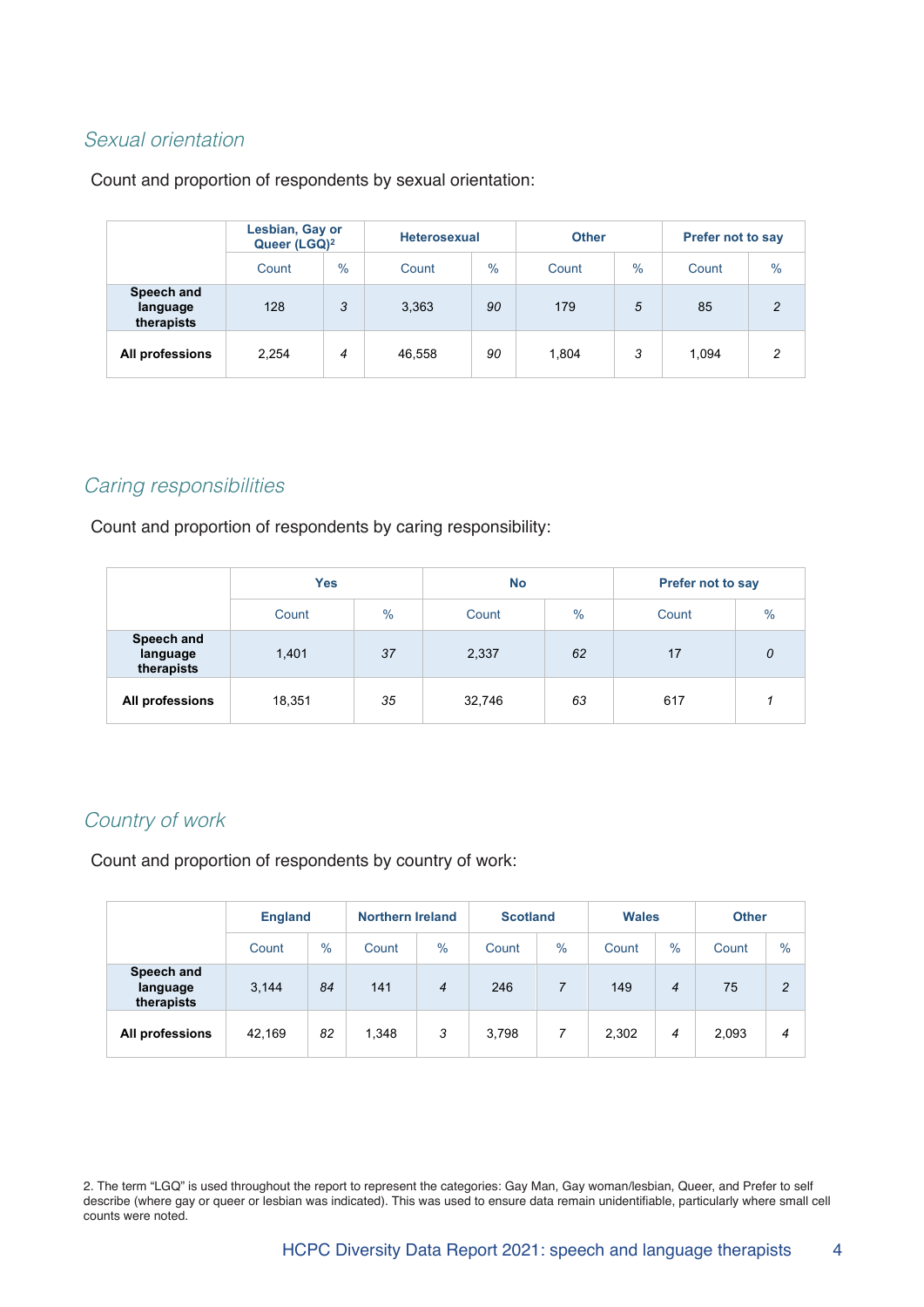## Work setting

Proportion of respondents by primary work setting:

| <b>Work Setting</b>                                          | Speech and<br>language<br>therapists | All<br>professions |
|--------------------------------------------------------------|--------------------------------------|--------------------|
| <b>Adult social care</b>                                     | 1%                                   | 2%                 |
| <b>Community service</b>                                     | 28%                                  | 9%                 |
| Higher education/university/academia/research                | 3%                                   | 3%                 |
| Independent or private healthcare provider (clinic/business) | 7%                                   | 11%                |
| Independent or private healthcare provider (hospital/acute)  | 1%                                   | 3%                 |
| NHS Acute/ hospital/ secondary care                          | 24%                                  | 35%                |
| <b>NHS Mental Health service</b>                             | 3%                                   | 6%                 |
| Other                                                        | 7%                                   | 10%                |
| Schools (primary/secondary/special)                          | 25%                                  | 4%                 |

#### Count and proportion of respondents by work pattern:

|                                      | <b>Full-time</b> |               | <b>Part-time</b>       |    | <b>Flexible hours/</b><br><b>Zero Hour</b> |               | <b>Not currently</b><br>working |                | <b>Prefer not to</b><br>say |               |
|--------------------------------------|------------------|---------------|------------------------|----|--------------------------------------------|---------------|---------------------------------|----------------|-----------------------------|---------------|
|                                      | Count            | $\frac{0}{0}$ | $\frac{0}{0}$<br>Count |    | Count                                      | $\frac{0}{0}$ | Count                           | $\%$           | Count                       | $\frac{0}{0}$ |
| Speech and<br>language<br>therapists | 1.974            | 53            | 1,560                  | 42 | 111                                        | 3             | 92                              | $\overline{c}$ | 18                          | 0             |
| All professions                      | 32,236           | 62            | 15.825                 | 31 | 2.126                                      | 4             | 1.200                           | 2              | 332                         |               |

## Education

Count and proportion of respondents by type of schooling:

|                                      | State run or funded<br>(all types) |               | types) | Independent (all |       | <b>Prefer not to say</b> | I don't know |               |
|--------------------------------------|------------------------------------|---------------|--------|------------------|-------|--------------------------|--------------|---------------|
|                                      | Count                              | $\frac{0}{0}$ | Count  | $\frac{0}{0}$    | Count | $\frac{0}{0}$            | Count        | $\frac{0}{0}$ |
| Speech and<br>language<br>therapists | 3,103                              | 83            | 615    | 16               | 24    |                          | 13           | 0             |
| All professions                      | 42.523                             | 82            | 7.931  | 15               | 761   |                          | 504          |               |